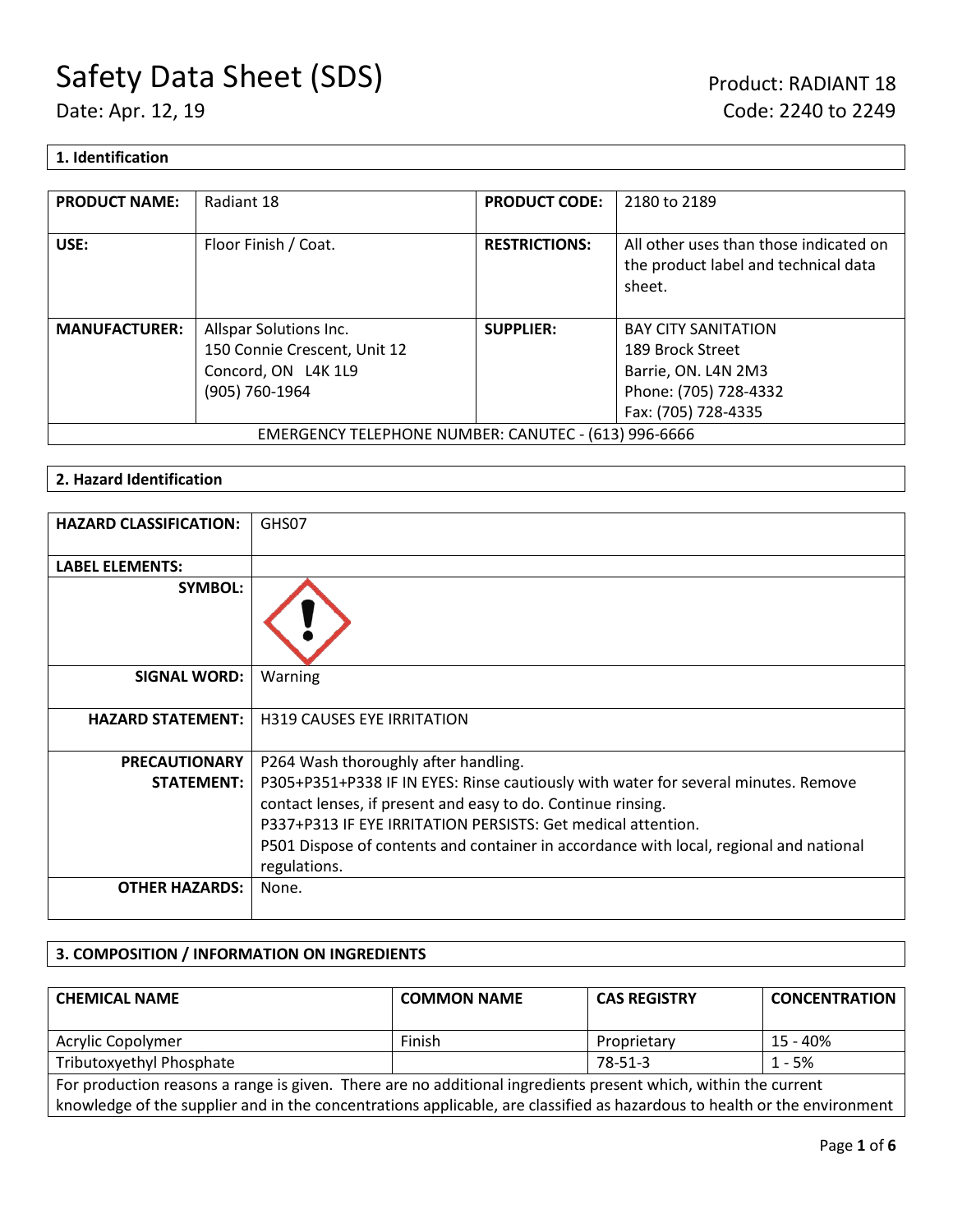and hence require reporting in this section NOTE: Confidential business information rules can apply.

#### **4. FIRST-AID MEASURES**

| FIRST-AID MEASURES BY ROUTE OF EXPOSURE:                                                   |                                                                                                                                                                                                                                                                                                                                                                                                                                                                                                                                                                              |  |
|--------------------------------------------------------------------------------------------|------------------------------------------------------------------------------------------------------------------------------------------------------------------------------------------------------------------------------------------------------------------------------------------------------------------------------------------------------------------------------------------------------------------------------------------------------------------------------------------------------------------------------------------------------------------------------|--|
| <b>INHALATION:</b>                                                                         | Remove victim to fresh air and keep at rest in a position comfortable for breathing.<br>Get medical attention.                                                                                                                                                                                                                                                                                                                                                                                                                                                               |  |
| <b>SKIN CONTACT:</b>                                                                       | Remove immediately all contaminated clothing. Wash with soap and water and rinse<br>thoroughly. If skin irritation or a rash occurs: Get medical advice/attention.                                                                                                                                                                                                                                                                                                                                                                                                           |  |
| <b>EYE CONTACT:</b>                                                                        | Immediately flush eyes with plenty of water, occasionally lifting the upper and lower<br>eyelids. Check for and remove any contact lenses. Continue to rinse for at least 10<br>minutes. Get medical attention.                                                                                                                                                                                                                                                                                                                                                              |  |
| <b>INGESTION:</b>                                                                          | Wash out mouth with water. If material has been swallowed and the exposed person<br>is conscious, give small quantities of water to drink. Stop if the exposed person feels<br>sick as vomiting may be dangerous. Do not induce vomiting unless directed to do so<br>by medical personnel. If vomiting occurs, the head should be kept low so that vomit<br>does not enter the lungs. If unconscious, place in recovery position and get medical<br>attention immediately. Maintain an open airway. Get medical attention immediately.<br>Call a poison center or physician. |  |
| <b>MOST IMPORTANT SYMPTOMS</b><br><b>AND EFFECTS (ACUTE OR</b><br>DELAYED):                | None known.                                                                                                                                                                                                                                                                                                                                                                                                                                                                                                                                                                  |  |
| <b>IMMEDIATE MEDICAL</b><br><b>ATTENTION AND SPECIAL</b><br><b>TREATMENT IF NECESSARY:</b> | Treat symptomatically. Contact poison treatment specialist immediately if large<br>quantities have been ingested.                                                                                                                                                                                                                                                                                                                                                                                                                                                            |  |

#### **5. FIRE-FIGHTING MEASURES**

| <b>SUITABLE EXTINGUISHING MEDIA:</b>     | CO2, sand, extinguishing powder for surrounding fire.                   |
|------------------------------------------|-------------------------------------------------------------------------|
| UNSUITABLE EXTINGUISHING MEDIA:          | <b>NAV</b>                                                              |
| <b>SPECIFIC HAZARDS ARISING FROM THE</b> | In case of accidental fire and extreme heat conditions, the following   |
| <b>HAZARDOUS PRODUCT:</b>                | gaseous products can be released after water evaporation: hydrocarbons, |
|                                          | carbon monoxides and dioxides (COx) and nitrogen dioxide (NOx).         |
| SPECIAL PROTECTIVE EQUIPMENT AND         | No special measures required                                            |
| <b>PRECAUTIONS FOR FIREFIGHTERS:</b>     |                                                                         |
| <b>ADDITIONAL INFORMATION:</b>           | This product is not flammable                                           |
|                                          |                                                                         |

### **6. ACCIDENTAL RELEASE MEASURES**

| PERSONAL PRECAUTIONS, PROTECTIVE           | Wear recommended protective equipment(s). Keep unprotected         |
|--------------------------------------------|--------------------------------------------------------------------|
| <b>EQUIPMENT AND EMERGENCY PROCEDURES:</b> | persons away.                                                      |
| <b>METHODS AND MATERIALS FOR</b>           | SMALL SPILL: Stop leak if without risk. Move containers from spill |
| <b>CONTAINMENT AND CLEANING UP:</b>        | area. Dilute with water and mop up. Alternatively absorb with an   |
|                                            | inert dry material and place in an appropriate waste disposal      |
|                                            | container. Dispose of via a licensed waste disposal contractor.    |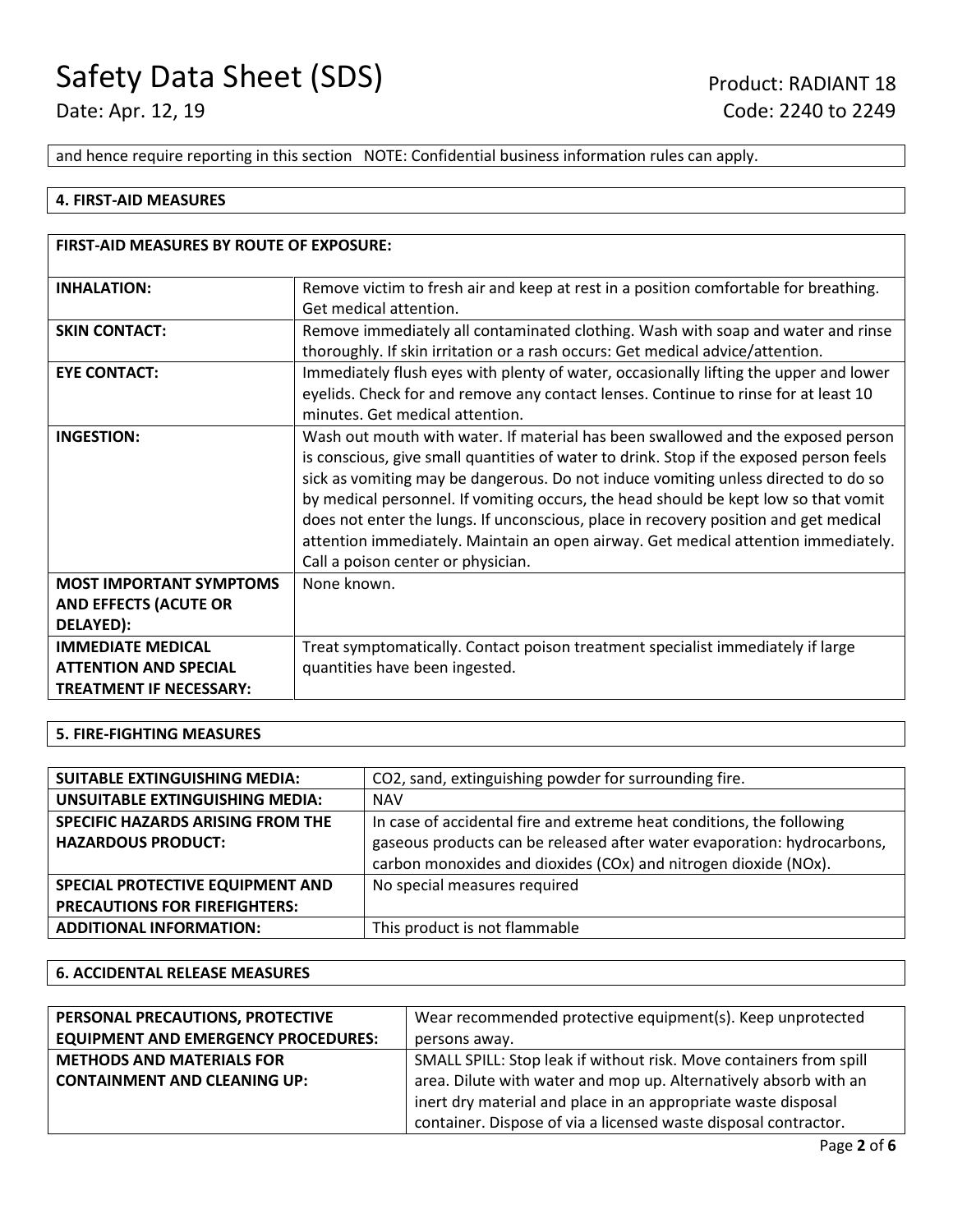| LARGE SPILL: Stop leak if without risk. Move containers from spill    |
|-----------------------------------------------------------------------|
| area. Approach release from upwind. Prevent entry into sewers,        |
| water courses, basements or confined areas. Wash spillages into an    |
| effluent treatment plant or proceed as follows. Contain and collect   |
| spillage with non-combustible, absorbent material e.g. sand, earth,   |
| vermiculite or diatomaceous earth and place in container for          |
| disposal according to local regulations (see Section 13). The spilled |
| material may be neutralized vinegar or citric acid. Dispose of via a  |
| licensed waste disposal contractor. Contaminated absorbent            |
| material may pose the same hazard as the spilled product. Note: see   |
| Section 1 for emergency contact information and Section 13 for        |
| waste disposal.                                                       |
|                                                                       |

### **7. HANDLING AND STORAGE**

| <b>PRECAUTIONS FOR SAFE HANDLING:</b>   | Put on appropriate personal protective equipment (see Section 8). Do not     |
|-----------------------------------------|------------------------------------------------------------------------------|
|                                         | get in eyes or on skin or clothing. Do not breathe vapour or mist. Do not    |
|                                         | ingest. If during normal use the material presents a respiratory hazard, use |
|                                         | only with adequate ventilation or wear appropriate respirator. Keep in the   |
|                                         | original container or an approved alternative made from a compatible         |
|                                         | material, kept tightly closed when not in use. Keep away from acids and      |
|                                         | oxidizers. Empty containers retain product residue and can be hazardous.     |
|                                         | Do not reuse container.                                                      |
| <b>CONDITIONS FOR SAFE STORAGE</b>      | Store in accordance with local regulations. Store in original container      |
| <b>INCLUDING INCOMPATIBLE MATERIAL:</b> | protected from direct sunlight in a dry, cool and well-ventilated area, away |
|                                         | from incompatible materials (see Section 10) and food and drink.             |
|                                         | Containers that have been opened must be carefully resealed and kept         |
|                                         | upright to prevent leakage. Do not store in unlabeled containers. Use        |
|                                         | appropriate containment to avoid environmental contamination.                |

### **8. EXPOSURE CONTROLS / PERSONAL PROTECTION**

**CONTROL PARAMETERS, INCLUDING OCCUPATIONAL EXPOSURE GUIDELINES OR BIOLOGICAL EXPOSURE LIMITS AND THE SOURCE OF THOSE VALUES: APPROPRIATE ENGINEERING CONTROLS:** Ensure appropriate aeration and ventilation. **INDIVIDUAL PROTECTION MEASURES (E.G. PERSONAL PROTECTIVE EQUIPMENT):** Avoid contact with the eyes and skin. Do not breathe dust, fume, gas, mist, vapours or spray. Immediately remove all soiled and contaminated clothing. Wash hands before breaks and at the end of work. Keep away from foodstuffs, beverages and feed. **Breathing equipment:** If airborne concentrations are above the permissible exposure limit or arc not known, use NIOSH-approved respirators. Respirators should be selected based on the form and concentration of contaminants in air, and in accordance with OSHA (29 CFR 1910.134). Advice should be sought from respiratory protection specialists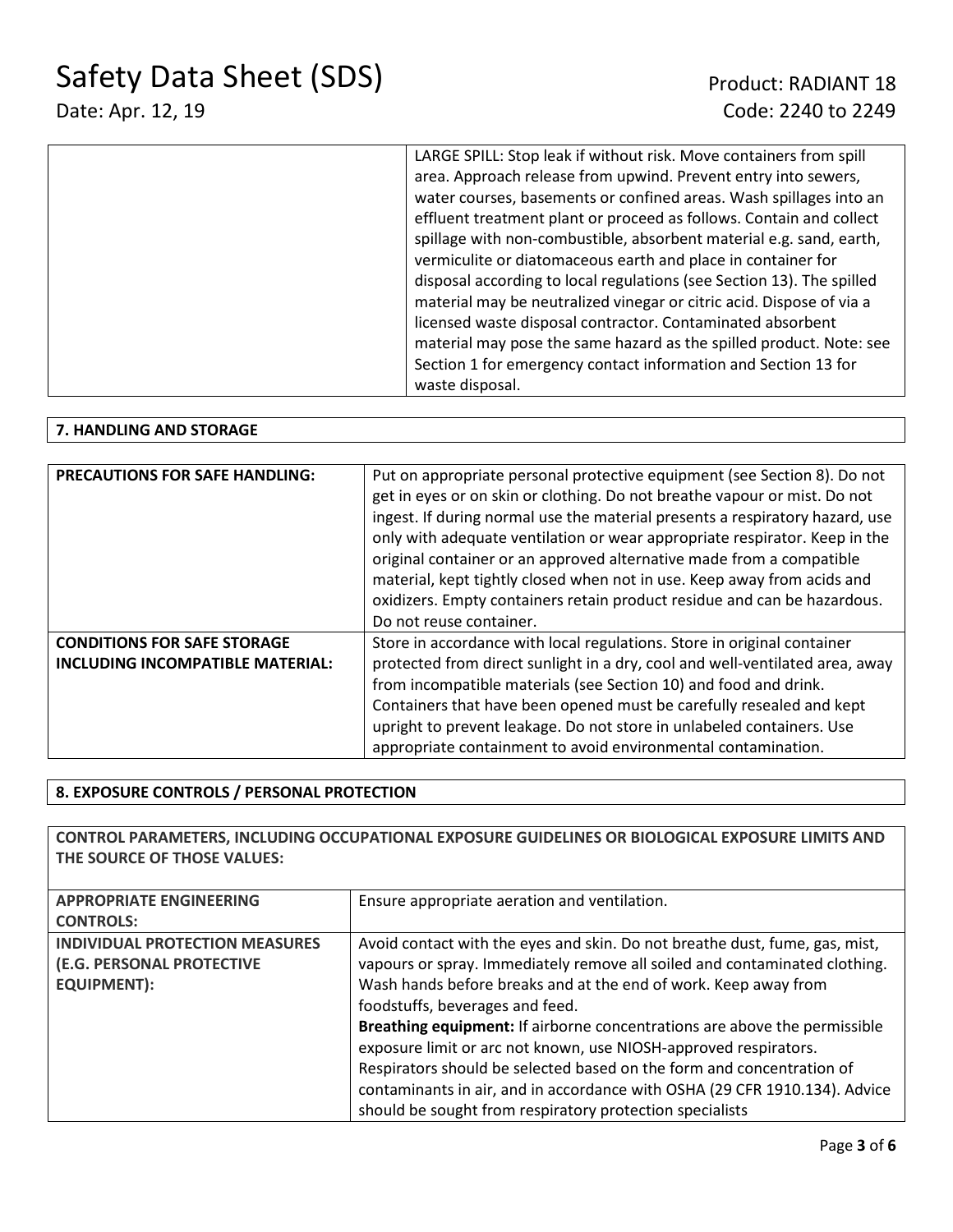| Protection of hands: Chemical-resistant, impervious gloves complying with        |
|----------------------------------------------------------------------------------|
| an approved standard should be worn at all times when handling chemical          |
| products if a risk assessment indicates this is necessary.                       |
| Eye protection: Safety eyewear complying with an approved standard should        |
| be used when a risk assessment indicates this is necessary to avoid exposure     |
| to liquid splashes, mists, gases or dusts. If contact is possible, the following |
| protection should be worn, unless the assessment indicates a higher degree       |
| of protection: chemical splash goggles and/ or face shield. Safety glasses with  |
| side-shields.                                                                    |
| <b>Body protection:</b> Personal protective equipment for the body should be     |
| selected based on the task being performed and the risks involved and            |
| should be approved by a specialist before handling this product.                 |
| Recommended: safety apron                                                        |

### **9. PHYSICAL AND CHEMICAL PROPERTIES**

| <b>APPEARANCE</b>            | White Liquid         | <b>PH</b>                    | $8.0 (+/- 0.5)$    |
|------------------------------|----------------------|------------------------------|--------------------|
| <b>ODOUR</b>                 | Neutral              | <b>ODOUR THRESHOLD</b>       | <b>NAV</b>         |
| <b>MELTING POINT</b>         | <b>NAV</b>           | <b>FREEZING POINT</b>        | $\sim 0^{\circ}$ C |
| <b>INITIAL BOILING POINT</b> | $\sim 100^{\circ}$ C | <b>FLASH POINT</b>           | <b>NAP</b>         |
| <b>EVAPORATION RATE</b>      | <b>NAV</b>           | <b>FLAMMABILITY</b>          | <b>NAP</b>         |
| <b>LOWER FLAMMABLE LIMIT</b> | <b>NAP</b>           | <b>UPPER FLAMMABLE LIMIT</b> | <b>NAP</b>         |
| <b>VAPOUR PRESSURE</b>       | <b>NAV</b>           | <b>VAPOUR DENSITY</b>        | <b>NAV</b>         |
| <b>RELATIVE DENSITY</b>      | 1.05                 | <b>SOLUBILITY</b>            | Complete in water  |
| <b>PARTITION COEFFICIENT</b> | <b>NAV</b>           | <b>AUTO-IGNITION</b>         | <b>NAP</b>         |
|                              |                      | <b>TEMPERATURE</b>           |                    |
| <b>DECOMPOSITION</b>         | <b>NAV</b>           | <b>VISCOSITY</b>             | $100$ cps          |
| <b>TEMPERATURE</b>           |                      |                              |                    |

#### **10. STABILITY AND REACTIVITY**

| <b>REACTIVITY:</b>                       | No specific test data related to reactivity available for this product or its |
|------------------------------------------|-------------------------------------------------------------------------------|
|                                          | ingredients.                                                                  |
| <b>CHEMICAL STABILITY:</b>               | The product is stable.                                                        |
| POSSIBILITY OF HAZARDOUS REACTIONS:      | Under normal conditions of storage and use, hazardous reactions will not      |
|                                          | occur.                                                                        |
| <b>CONDITIONS TO AVOID:</b>              | No specific data.                                                             |
| <b>INCOMPATIBLE MATERIALS:</b>           | Attacks many metals producing extremely flammable hydrogen gas                |
|                                          | which can form explosive mixtures with air. Reactive or incompatible          |
|                                          | with the following materials: strong acids, oxidizers                         |
| <b>HAZARDOUS DECOMPOSITION PRODUCTS:</b> | Under normal conditions of storage and use, hazardous decomposition           |
|                                          | products should not be produced.                                              |
|                                          |                                                                               |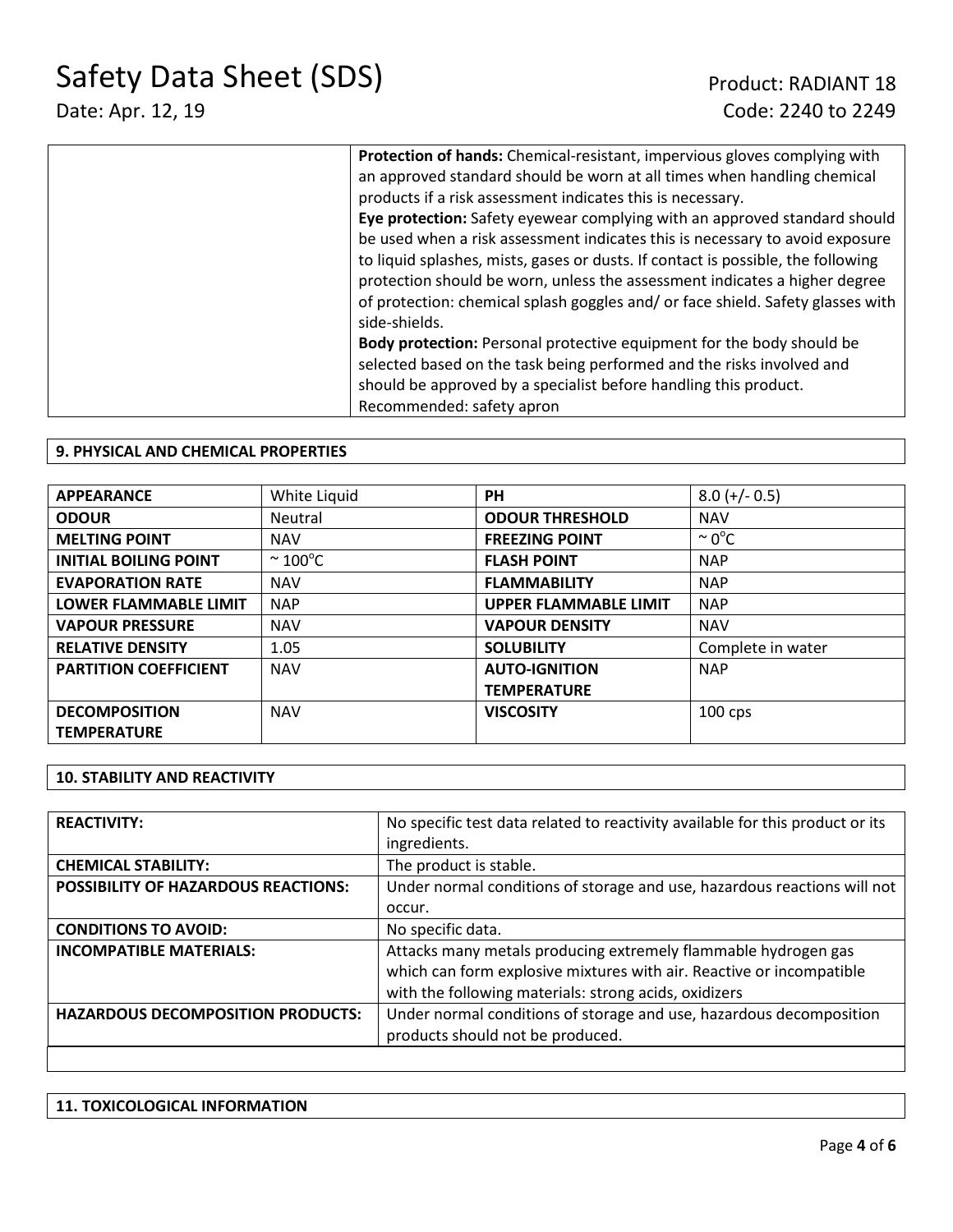| <b>ROUTES OF ENTRY: Oral, Dermal, Inhalation.</b>                                                     |                                                                                              |                                                                                                          |                                    |  |
|-------------------------------------------------------------------------------------------------------|----------------------------------------------------------------------------------------------|----------------------------------------------------------------------------------------------------------|------------------------------------|--|
| Tributoxyethyl Phosphate                                                                              |                                                                                              | LD50 (Oral)<br>LD50 (Dermal)                                                                             | $3g/kg$ (rat)<br>16 mg/kg (rabbit) |  |
|                                                                                                       |                                                                                              | SYMPTOMS RELATED TO THE PHYSICAL, CHEMICAL AND TOXICOLOGICAL CHARACTERISTICS:                            |                                    |  |
| IF ON THE SKIN:                                                                                       | CORROSIVE: Adverse symptoms may include the following: pain or irritation redness blistering |                                                                                                          |                                    |  |
|                                                                                                       | may occur                                                                                    |                                                                                                          |                                    |  |
| IF ON THE EYE:                                                                                        | CORROSIVE: Adverse symptoms may include the following: pain watering redness                 |                                                                                                          |                                    |  |
| <b>AFTER INGESTION:</b>                                                                               | CORROSIVE: Adverse symptoms may include the following: stomach pains                         |                                                                                                          |                                    |  |
| <b>SENSITIZATION:</b>                                                                                 | No sensitizing effects known                                                                 |                                                                                                          |                                    |  |
| DELAYED AND IMMEDIATE EFFECTS, AND CHRONIC EFFECTS FROM SHORT-TERM AND LONG-TERM EXPOSURE:            |                                                                                              |                                                                                                          |                                    |  |
|                                                                                                       |                                                                                              | Prolonged or frequent contact can cause eczema and inflammation of the skins as a results of degreasing. |                                    |  |
| ADDITIONAL TOXICOLOGICAL INFORMATION: The product shows the following dangers according to internally |                                                                                              |                                                                                                          |                                    |  |
| approved calculation methods for preparations: Irritant                                               |                                                                                              |                                                                                                          |                                    |  |
| <b>CARCINOGENIC CATEGORIES:</b> None of the ingredients are listed                                    |                                                                                              |                                                                                                          |                                    |  |
| General : No known significant effects or critical hazards.                                           |                                                                                              |                                                                                                          |                                    |  |
| Carcinogenicity: No known significant effects or critical hazards.                                    |                                                                                              |                                                                                                          |                                    |  |
| Mutagenicity: No known significant effects or critical hazards.                                       |                                                                                              |                                                                                                          |                                    |  |
| Teratogenicity: No known significant effects or critical hazards.                                     |                                                                                              |                                                                                                          |                                    |  |
| Developmental effects : No known significant effects or critical hazards.                             |                                                                                              |                                                                                                          |                                    |  |
| Fertility effects : No known significant effects or critical hazards.                                 |                                                                                              |                                                                                                          |                                    |  |
|                                                                                                       |                                                                                              |                                                                                                          |                                    |  |

# **12. ECOLOGICAL INFORMATION**

| Chemical name / Nom du produit chimique |  |  |  |  |
|-----------------------------------------|--|--|--|--|
|-----------------------------------------|--|--|--|--|

Means of exposure / Moyens d'expositions

Value / Valeur

Tributoxyethyl Phosphate **LC50** Fish LC50 Fish 10.4 - 12.0: 96h

Pimephales promelas mg/L

| <b>ECOTOXICITY</b>                   | No further information available                  |
|--------------------------------------|---------------------------------------------------|
| <b>PERSISTENCE AND DEGRADABILITY</b> | Not available.                                    |
| <b>BIOACCUMULATIVE POTENTIAL</b>     | Not available.                                    |
| <b>MOBILITY IN SOIL</b>              | No further relevant information available.        |
| <b>OTHER ADVERSE EFFECTS</b>         | No known significant effects or critical hazards. |